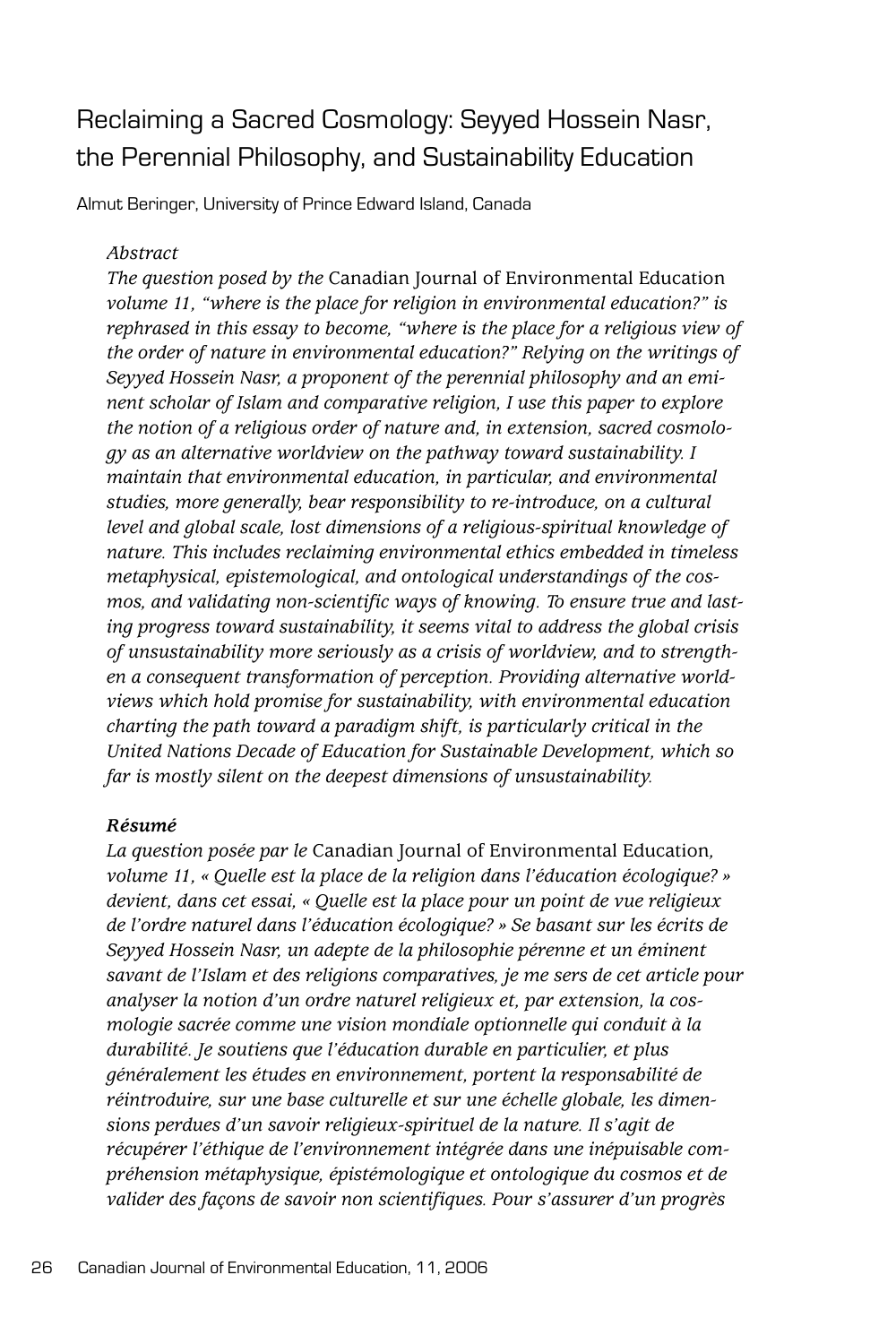*vrai et durable vers la pérennité, il semble vital d'aborder plus sérieusement l'ensemble de la crise sur la non durabilité comme une crise de vision planétaire et de renforcer la nouvelle perception qui s'ensuit. Présenter des visions du monde optionnelles garantes de durabilité, en même temps qu'une éducation écologique qui tracerait la voie à un changement de paradigme, devient particulièrement critique pour la Décennie des Nations Unies pour l'éducation en vue du développement durable qui, à date, est presque silencieuse sur les aspects les plus profonds de la non durabilité.*

*Keywords:* perennial philosophy; Seyyed Hossein Nasr; religious order of nature; sacred cosmology; sustainability education; environmental education

Without the rediscovery of this sacred science of the order of nature, its exposition in a contemporary medium without distortion or dilution and the formulation of the link between such a knowledge of the order of nature and the ethics of the environment, there is no doubt that what remains of order in the natural and human worlds will turn into further chaos ... that can destroy all human life on Earth. (Nasr, 1996, p. 7)

[N]ature is hungry for our prayers. (Nasr, 1998a, p. 81)

The question, what is the place of religion in environmental education?, which this issue of the *Canadian Journal of Environmental Education* investigates, provides an opportunity to reflect on metaphysical, epistemological, and ontological—in short, cosmological—dimensions of sustainability rarely addressed in the prevailing discourse on sustainable development. I have reworded the question to ask, what is the place of a "religious view of the order of nature" in environmental education?, and use this essay to explore this notion of a "religious understanding of nature." In this paper, I examine sacred cosmology as an alternative worldview to support environmental educators' goal of facilitating a sustainable future for all. Drawing on the perennial philosophy, I assert that a religious understanding of nature is indispensable in the global sustainability project. Furthermore, I suggest that the "religious order of nature" consequently has a place in environmental education, and that a task for environmental education is to reclaim a sacred cosmology. This seems particularly critical in the United Nations Decade of Education for Sustainable Development, which occasionally has yielded calls for a paradigm shift to chart a more hopeful course toward sustainability (e.g., Rees, 2005), but where visions of what exactly such a new paradigm may be are to date sketchy, if not noticeably absent (cf. Goldsmith, 1998).

In this invitation to the community of environmental education scholars and practitioners to contemplate the dimensions of a religious-spiritual worldview and the domain of sacred cosmology, I draw heavily on the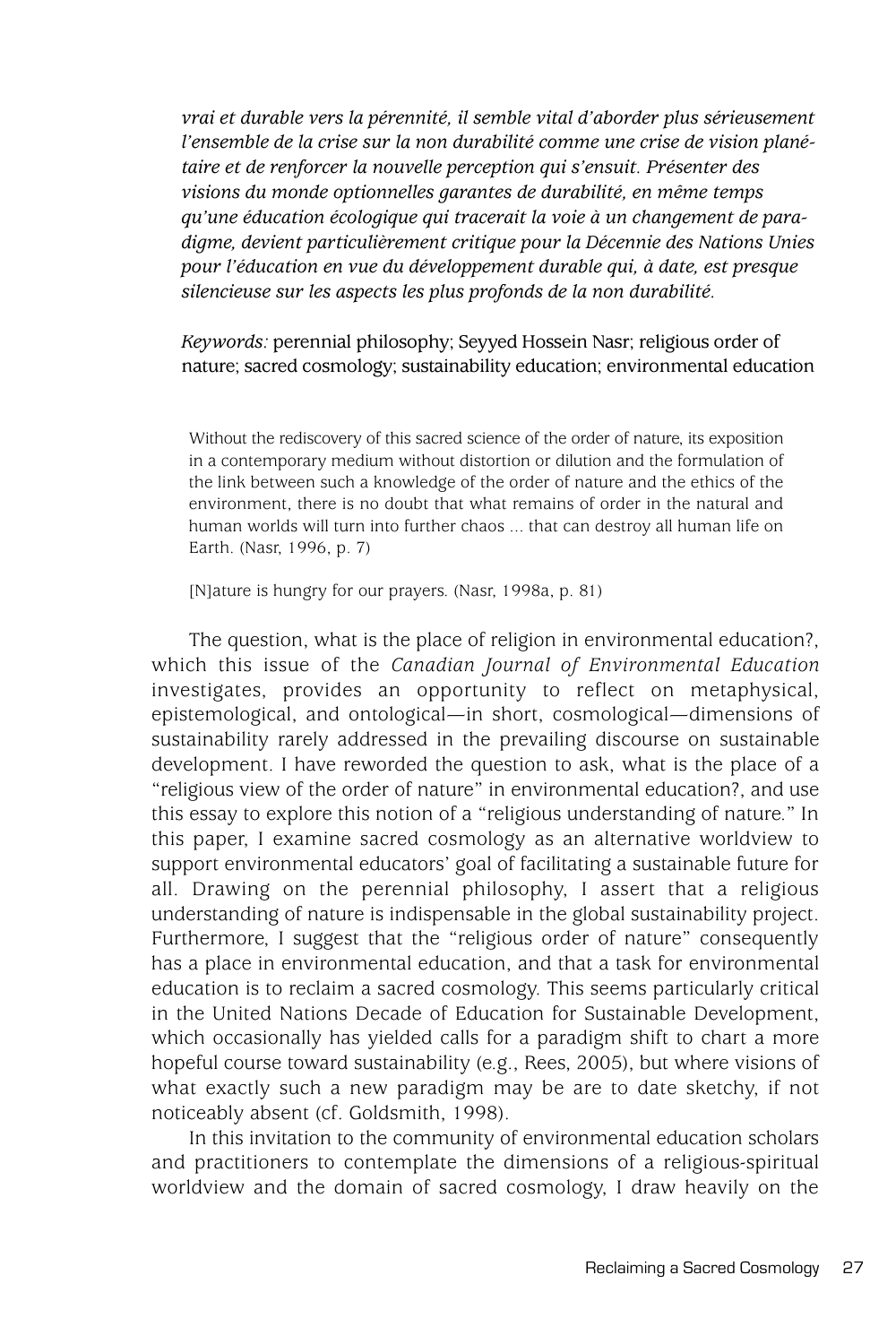writings of Seyyed Hossein Nasr, in particular his book, *Religion and the Order of Nature* (1996). Nasr is an eminent American-educated Shi'ite Muslim scholar of Islam, Sufism, and comparative religion, who through his contributions to the discussions on religion and environment has broadened the debate which originated in a western, Christian academic setting (Foltz, 2003; *A Biography of Seyyed Hossein Nasr*, n.d.). Despite being among the first in 1966 to predict the environmental crisis in a series of lectures, summarized in his book, *Man and Nature* (1966, 1968), Nasr is little known among environmentalists and environmental educators. Nasr warned about the impending global predicament, now upon us, based on his analysis of the human condition in the modern era, in particular the loss of spiritualreligious dimensions of cultural and individual life—including understandings of nature—as powerful forces regulating the human-nature relationship. Nasr's analysis and the contributions of his fellow perennial philosophers (in particular F. Shuon, A. Coomaraswamy, and R. Guenon) deserve more widespread and thorough attention within environmental education/studies and the sustainability discourse (see Figure 1) (cf. Nasr, 1996; Oldmeadow, 2000; *Seyyed Hossein Nasr in the context of the Perennialist School*, n.d.).

Timeless, eternal, or ageless wisdom; also known as *sophia perennis, cosmologia perennis* (Nasr, 1996), *philosophia perennis et universalis* (Nasr & Stoddard, 1991), *religio perennis; Lex aeterna, Hagia Sophia, Din al-Haqq, Akalika Dhamma, Sanatana Dharma* (Oldmeadow, 2000); and theosophy (cf. Versluis, 2003) or the Divine Wisdom

*Philosophia perennis*—the phrase was coined by Leibniz; but the thing the metaphysic that recognizes a divine Reality substantial to the world of things and lives and minds; the psychology that finds in the soul something similar to, or even identical with, divine Reality; the ethic that places man's final end in the knowledge of the immanent and transcendent Ground of all being—the thing is immemorial and universal. Rudiments of the Perennial Philosophy may be found among the traditional lore of primitive peoples in every region of the world, and in its fully developed forms it has a place in every one of the higher religions. (Huxley, 1944/1990, p. vii)

The Perennial Philosophy teaches that it is desirable and indeed necessary to know the spiritual Ground of things, not only within the soul, but also outside in the world and, beyond world and soul, in its transcendent otherness—"in heaven." (Huxley, 1944/1990, p. 2)

[The] *sophia perennis* is of supra-human origin and is in no sense a product or evolute of human thought; it is transmitted through revelation. (Oldmeadow, 2000, p. 60)

Figure 1. The perennial philosophy—*philosophia perennis.*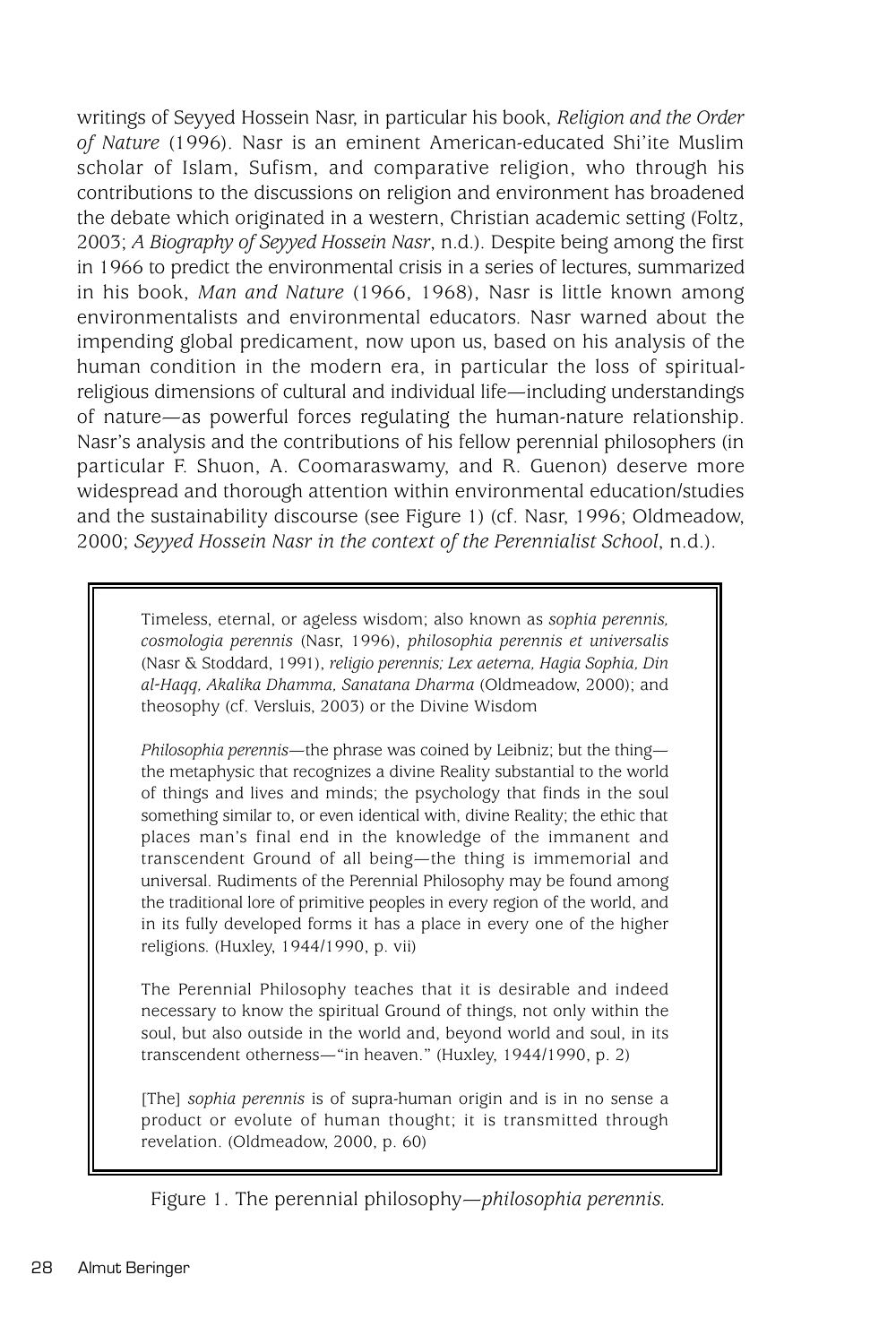# On Religion

Many individuals distinguish for themselves between religion and spirituality, spirituality usually being less contentious, for a variety of personal and cultural-historical reasons which I will not entertain here. Statements such as "I'm not religious but I do consider myself to be a spiritual person" or books such as *How to Pray Without Being Religious: Finding Your Own Spiritual Path* (Moon, 2004) reflect these sentiments of aversion to traditional religion. The distinction is also reflected in more formal writings (e.g., Nasr, 1998a). In their broadest sense, both religion and spirituality deal with issues of Spirit, the Divine, the sacred. Spirit, by definition, is of or emanates from the Divine, and the Divine, by definition, is sacred. Thus spirituality devoid of the sacred is not true spirituality; secular spirituality—which avoids and refrains from notions of Spirit and the sacred—is an oxymoron and the most extreme outcome of a secularism which is denying solid and authoritative understandings of the sacred, and its study (Beringer, 2000). In other words, because the particular concern of religion is to recognize and celebrate the sacred, the world's historically recognized faith systems are the time-honoured home of spirituality.

Religion has also been described as a formal, organized pathway to the Divine (God). Broadly speaking, religion is a value system which constitutes all or part of an individual or society's worldview—the culturally constructed way in which one sees the world and one's place in it (Foltz, 2003). Nasr (1996, 1998a) asserts that religion, not spirituality, is the repository of the sacred and the means of access to it, a claim, I suspect, many who harbour negative experiences with organized religion but who have active and meaningful spiritual lives—perhaps in relation/kinship with the natural world—would contest. Be that as it may, as I have suggested elsewhere (Beringer, 2000), religious studies of the world's great faith systems can indeed supply an understanding of spirituality that has generally been left unexplored in discussions of sustainability and environmental education. To justify ignoring religion, critics may still juxtapose religion as faith with science as an empirically-based knowledge system (cf. Foltz, 2003; Nasr, 1997), but this distinction falls apart under closer scrutiny. Science, like religion, requires an adherence to root assumptions which cannot be proven empirically and which rely on faith (Barbour, 1990, cited in Maxwell, 2003; Nasr, 1997). While more could be said, for purposes of this essay I will focus on the notion that religions serve as the source of ethics involving the environment as well as a knowledge of the order of nature (Nasr, 1996, 1998a), both of which can be valuable resources for environmental education.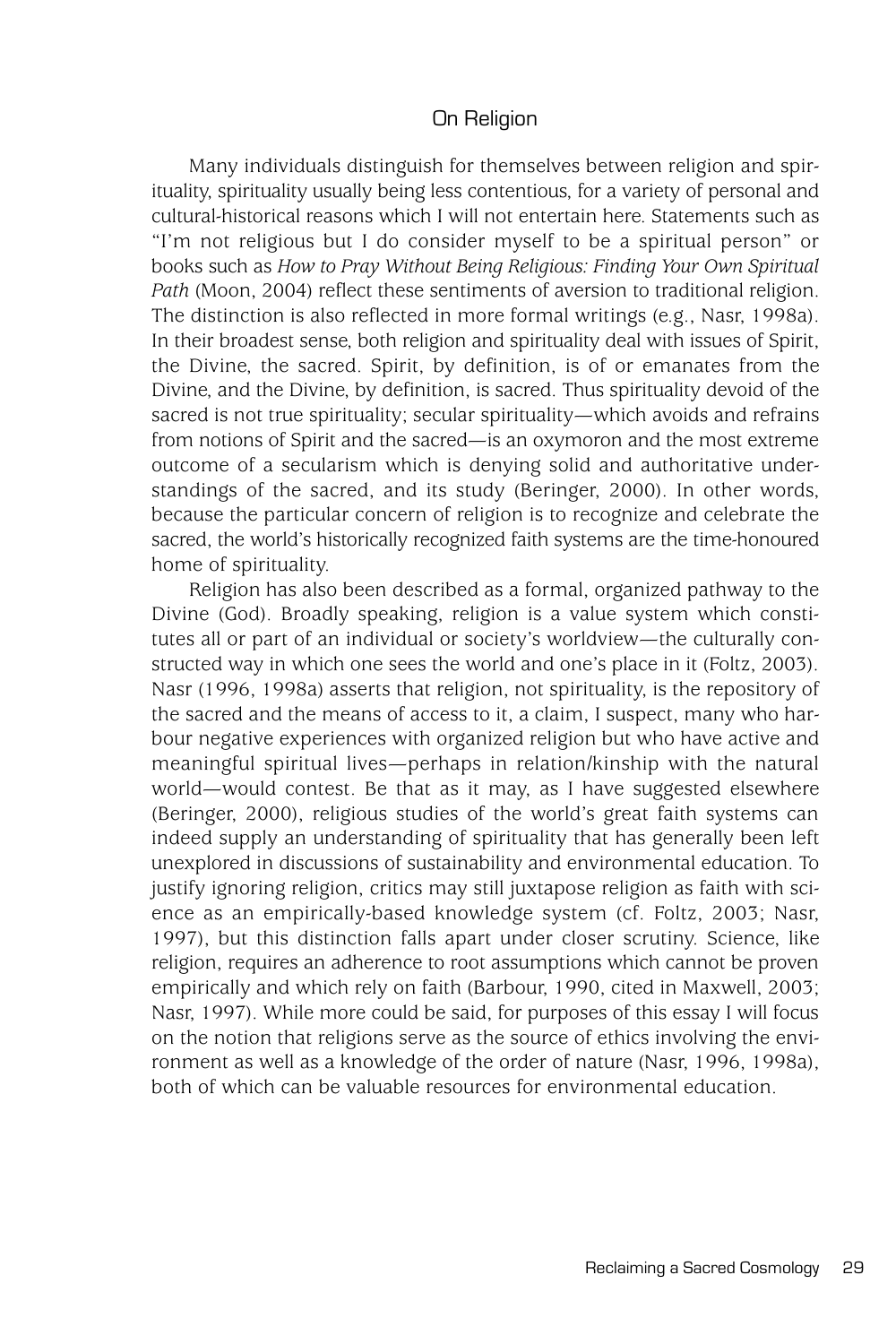# The Environmental Crisis as a Spiritual Crisis

In his keynote address to the 2005 Canadian Environmental Education and Communication (EECOM) conference, Bill Rees asked, *is humanity inherently unsustainable?* (Rees, 2005). Citing historical and cross-cultural evidence, Rees seemed to make the argument, based on socio-biological determinism, that the human species has little choice on the path toward annihilation. Rees made few, if any, references to social mores, moral-religious, or other cultural vectors which may govern and regulate the human-nature relationship. He made a strong case for a paradigm shift, for a new worldview which could lead humanity out of its present predicament of unsustainability. Yet what was noticeably absent from Rees' presentation was an outline of exactly what this worldview, or elements of such a new paradigm, may be. Rees' answer regarding the pathway to sustainability—*we have to educate the next generation*—would have been less than satisfying to many in the audience. It is by now so familiar a mantra in environmental education, becoming less and less convincing in light of the fact that the world has by now had environmental education for 30 or so years; nonetheless, the planet is still in decline (e.g., IPCC, 2003; UN Millennium Ecosystem Assessment, 2005; WWF, 2004).

Rees' presentation confirmed for me that many educated in the scientific worldview are unable to provide even so much as a sketch of an alternative worldview which may lead humanity out of its claimed "inherent unsustainability"—because the scientific worldview, on principle, seeks to address the ecological crisis from within its own domain, and, on principle, does not have room for alternative ways of knowing, including religiousspiritual understandings of nature. Nasr (1996) proposes that "[t]he Earth is bleeding from wounds inflicted upon it by a humanity no longer in harmony with Heaven and therefore in constant strife with the terrestrial environment" (p. 3) and that "[t]he crisis of the natural environment is an external reminder of the crisis which the souls of men and women who, having forsaken Heaven in the name of the Earth, are now in danger of destroying the Earth as well" (p. 6). Walsh (1993) advises all of the contemporary global crises have psychological origins and mirror humanity's collective consciousness; the global environmental crisis is at its core a spiritual crisis (Berman, 1981; Berry, 1988, 1999; Foltz, 2003; Kinsley, 1995; Maxwell, 2003; McGrath, 2002; Nasr, 1966, 1981, 1996, 1997; Sherrard, 1992). Less familiar is Nasr's explicit reference to the environmental crisis being a symptom of humanity's misguided and misplaced spiritual yearning, and the loss of what he refers to as "a harmony with Heaven" which can loosely be translated as the loss of a sacred cosmology.

Many environmental educators would be familiar with understandings of the sacred quality of nature, on an experiential basis of powerful and transformative experiences in and with the natural world. At issue here is not the loss or lack of spiritual-religious experience in/with nature on an individual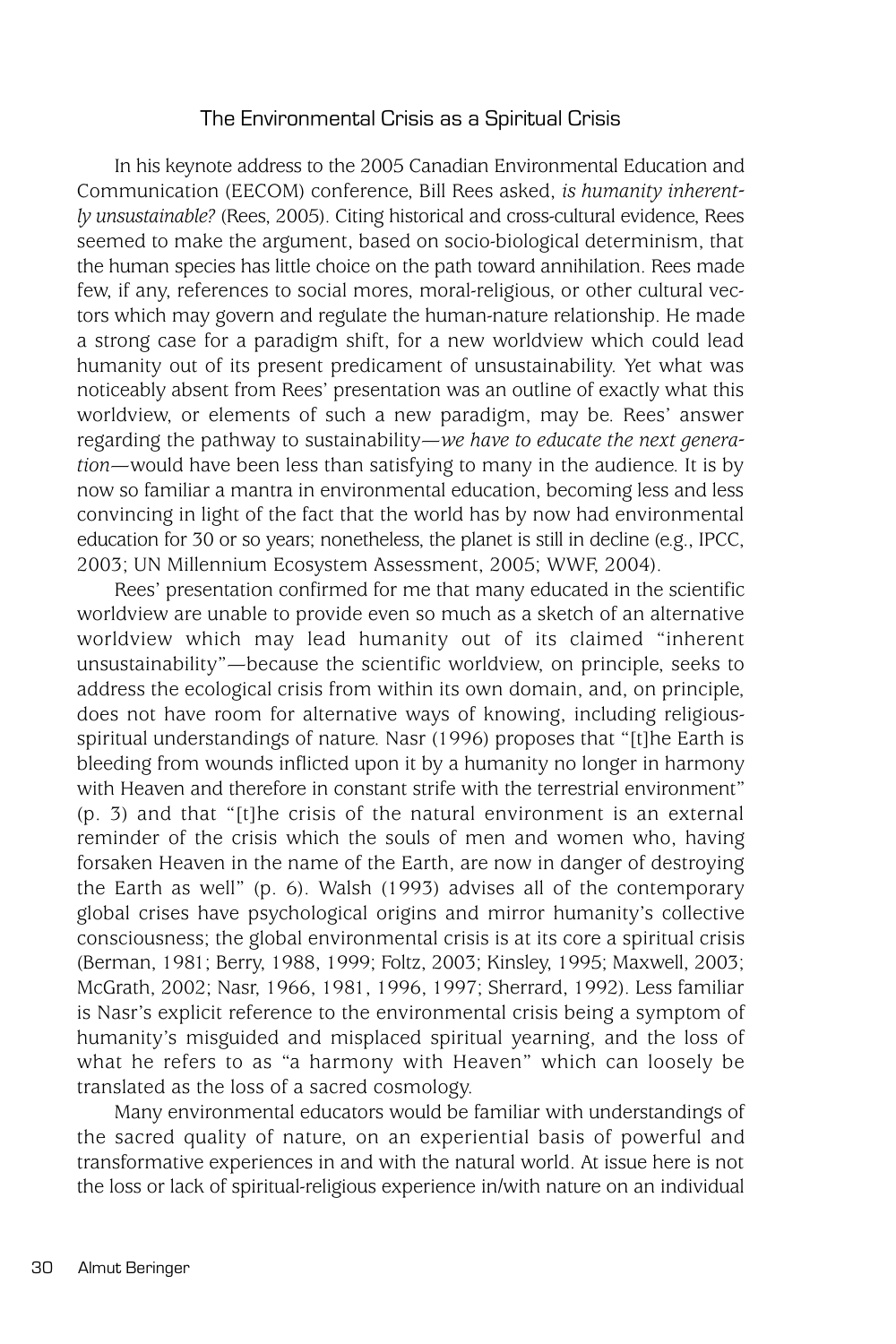level, but the loss of religious (spiritual) knowledge and understandings of nature as an intervention in the human-nature relationship and as a regulatory mechanism on a cultural level and global scale. This, most fundamentally, includes the loss of an understanding of the universe and life as embedded in and sustained by the Divine. As Nasr explains (1996, 1998a), religions serve as both environmental ethics reference systems and as knowledge systems of the human-nature relationship which are not captured by modern science. Where the sacred—however this may be understood—guides and directs the affairs of humanity, in interpersonal relationships as well as *vis-a-vis* nature, certain questions simply do not arise. The fact that our society can ask questions about genetically-modified crops, the use of atomic energy as a legitimate source for meeting increasingly insatiable demands for energy, and others—and that it responds to such challenges with a technology of irrevocable consequences without adequate ethical contemplation and debate—is evidence for the loss of spiritual-religious understandings of nature. Such understandings acknowledge nature as a reflection of the sacred/Divine having moral force, and being humanity's moral-spiritual teacher (Nasr, 1993, 1996; Sherrard, 1992). In the absence of such regulatory mechanisms, including an adequate application of well-founded ethical knowledge, questions of "should we do what we can do?" hold little sway.

Suggesting a universalist solution to the crisis of unsustainability via recovery of sacred cosmology seems hubris in a pluralistic, multicultural, and relativistic world (cf. Sherrard, 1992). Yet a look at history provides leverage points that living without knowledge of a sacred cosmos is a cultural misunderstanding and historical aberration that western society would do well to review. As Nasr (1996, 1998a) points out, the transition from living within a sacred cosmos to living within a scientific universe took hold in the West in the  $16<sup>th</sup>/17<sup>th</sup>$  centuries and now spans the globe (cf. Oldmeadow, 2003):

[The western world] moved away from the almost universally held view of the sacredness of nature to one that sees man [sic]<sup>1</sup> as alienated from nature and nature itself as no longer the progenitor of life… . It also divorced, in a manner not to be seen in any other civilization, the laws of nature from moral laws and human ethics from the workings of the cosmos. (Nasr, 1996, p. 4)

Several historical developments contributed to the loss of the sacred, most notably the rise of secular humanism during and following the Renaissance, which, in Nasr's words, led to the "absolutization of earthly man" (1996, p. 4) and the development of a reductionist secular science within a Christian civilization (p. 5). As Nasr puts it, "religion lost its claim to the cosmos, and religious knowledge of the order of nature ceased to possess any legitimacy in the new paradigm of science, which came to dominate the scene" (p. 5). All these contributed to the loss of metaphysical frameworks which accorded humanity and nature spiritual, sacramental qualities (Nasr, 1997).

In sum, cosmology was displaced by a reductionist science which no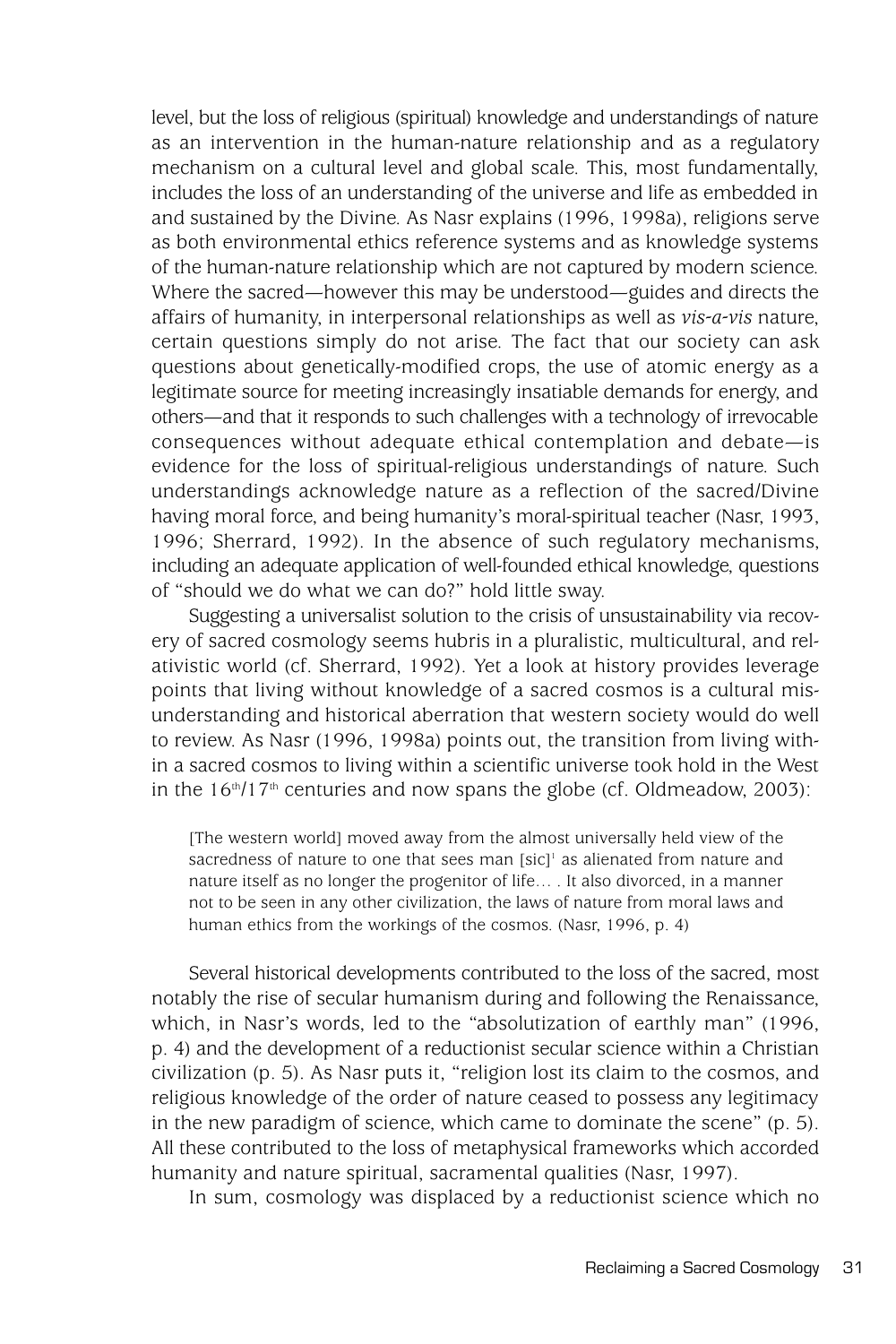longer linked the phenomenal reality with a profoundly developed metaphysics. As Nasr (1997) explains, what is today referred to as cosmology has nothing of the original, traditional (i.e., pre-modern) meaning:

Cosmology is a science dealing with all orders of formal reality, of which the material order is only one aspect. It is a sacred science which is bound to be connected to revelation and metaphysical doctrine in whose bosom alone it becomes meaningful and efficacious. … A cosmology which is based solely on the material and corporeal level of existence however far it may extend into galaxies ... is not real cosmology. … The disappearance of a real cosmology in the West is due in general to the neglect of metaphysics, and more particularly to a failure to remember the hierarchies of being and of knowledge. The multiple levels of reality are reduced to a single psycho-physical domain, as if the third dimension were suddenly to be taken out of our vision of a landscape. (p. 22)

Neglecting the significance of the religious understandings of the cosmos (Nasr, 1996) and the "sacred science of nature" (Nasr, 1996, p. 5) has led to abandoning environmental ethics and a type of knowledge which may well be critical in the global sustainability project. What this religious perspective may be, and what a sacred cosmology might entail, is the focus of the next part of this paper.

The traditionalist perspective [is] the age-long worldview of all pre-modern peoples. The traditionalists, by definition, are committed to the explication of the *philosophia perennis* which lies at the heart of the diverse religions and behind the manifold forms of the world's different traditions. ... [T]raditionalism constitutes a militant and powerful critique of the modern Western *Weltanschauung* ... . (Oldmeadow, 2000, pp. viii-ix)

Tradition: short-hand for a whole worldview; timeless wisdom which is formless and beyond all conceptualisations; universal wisdom which has been in existence since the dawn of time and which is the spiritual patrimony of all humankind; synonymous with a perennial philosophy which is eternal, universal and immutable, though not static; primordial truth. (Oldmeadow, 2000, pp. 58-67)

A formless and immutable Truth which finds expression in the myths, rituals, symbols, doctrines, iconographies and other manifestations of different primal and religious civilisations. (Oldmeadow, 2000, p. 60)

... tradition is far beyond being merely an accumulation of human endeavour and invention even if it does have a history. ... to equate tradition with a form of historical continuity is to ignore its supra-formal essence in the name of which it remains free and objective in relation to spatio-temporal determinations. (Keeble, 1977, cited in Oldmeadow, 2000, p. 61; cf. Nasr, 1981)

Figure 2. Tradition and traditionalism.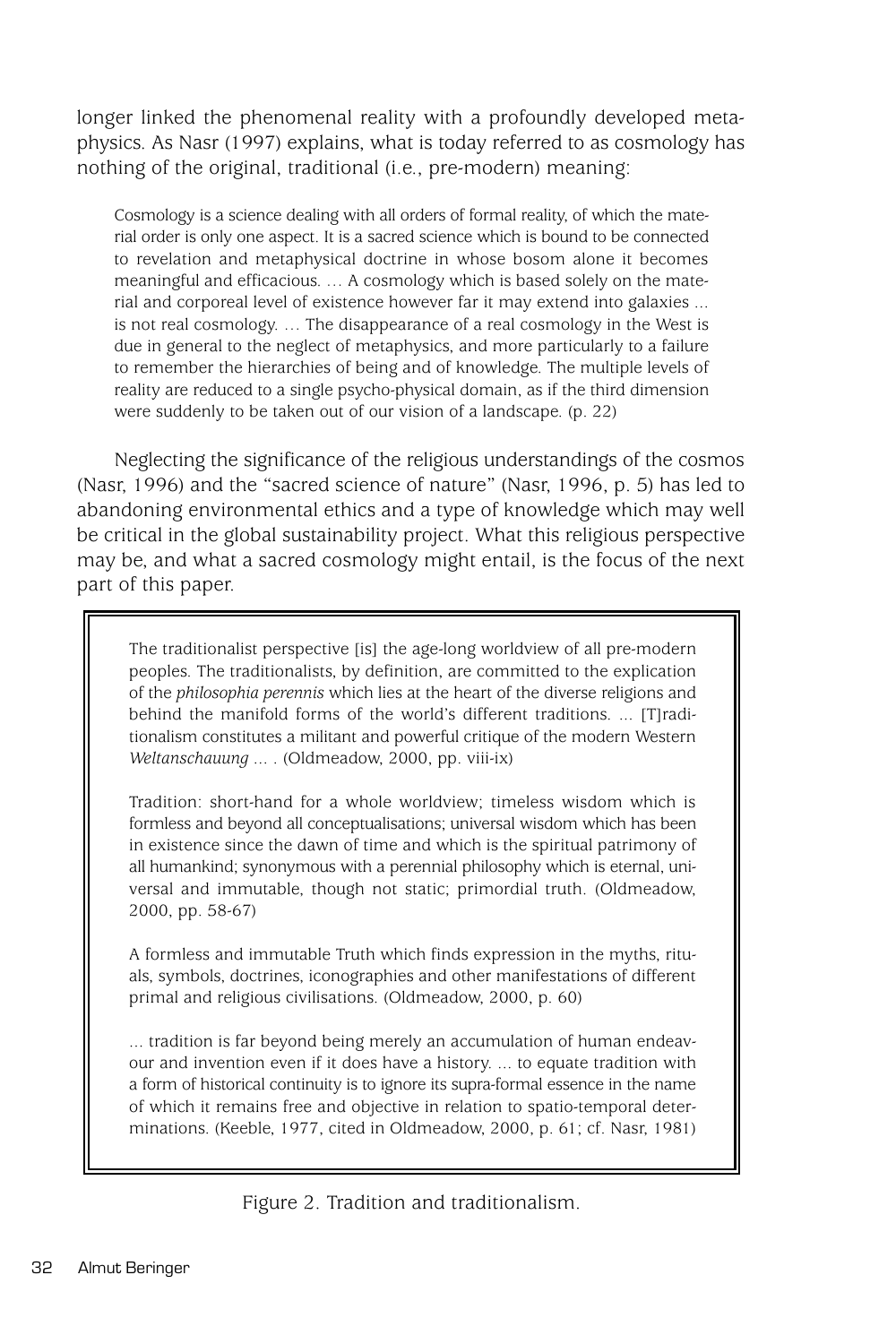# The Religious Studies Perspective and Sacred Cosmology

"It must never be forgotten," asserts Nasr (1997, in Foltz, 2003, p. 21),

that for non-modern man—whether he be ancient or contemporary—the very stuff of the Universe has a sacred aspect. The cosmos speaks to humans and all of its phenomena contain meaning. They are symbols of a higher degree of reality which the cosmic domain at once veils and reveals. The very structure of the cosmos contains a spiritual message for humans and is thereby a revelation coming from the same source as religion itself.

If, indeed, the modern, secular worldview, including scientism—the ideology that science is the only source of knowledge and the only valid, authentic way of knowing—is the root cause of the environmental crisis—and cross-cultural and historical data support such a hypothesis (Berman, 1981; Berry, 1988, 1999; Foltz, 2003; Kinsley, 1995; Maxwell, 2003; McGrath, 2002; Nasr, 1966, 1981, 1996, 1997; Sherrard, 1992)—then a pre-modern (traditional), religious alternative may provide promise for healing environmental ills and setting humanity onto a more sustainable path (see Figure 2). What is needed, asserts Nasr (1996), is to reclaim an understanding of the Earth and the cosmos (Heaven) in their traditional metaphysical and cosmological sense. A "religious science of nature" (Nasr, 1997, p. 23) needs to complement modern science; modern science being not "the" science of nature but "a" science of nature making certain assumptions as to the nature of reality, time, space, matter, etc.:

…[S]cience is limited by its methods and cannot apply itself to a solution of metaphysical problems. … The knowledge of the whole Universe does not lie within the competence of science but of metaphysics. … One must realize the different forms of knowledge and place each within its own bounds. … Metaphysical doctrine, or that gnosis which alone can be the meeting ground of science and religion, has been forgotten … (Nasr, 1997, p. 25)

Fortunately for humanity in the  $21<sup>st</sup>$  century, every major religious tradition—Hinduism, Buddhism, Judaism, Christianity, Islam—contains within it schools of thought on the spiritual-ethical significance of nature, the relationship between religion and natural worlds (Nasr, 1996) and "the religious understanding of the order of nature" (Nasr, 1996, p. 4; cf. Gottlieb, 2004; Nasr, 1998b). Furthermore, indigenous, traditional (in the sense of premodern) wisdom is still available which can contribute to such understandings (Nasr, 1996; Oldmeadow, 2000, 2003). In charting the path toward a new metaphysics, what is needed, according to Nasr (1996) are religious views/understandings of the cosmos which stand in contrast to prevalent perspectives on nature, and furthermore, "to develop a path across religious frontiers without destroying the significance of religion itself" (1996, p. 3). To cite Nasr (1996):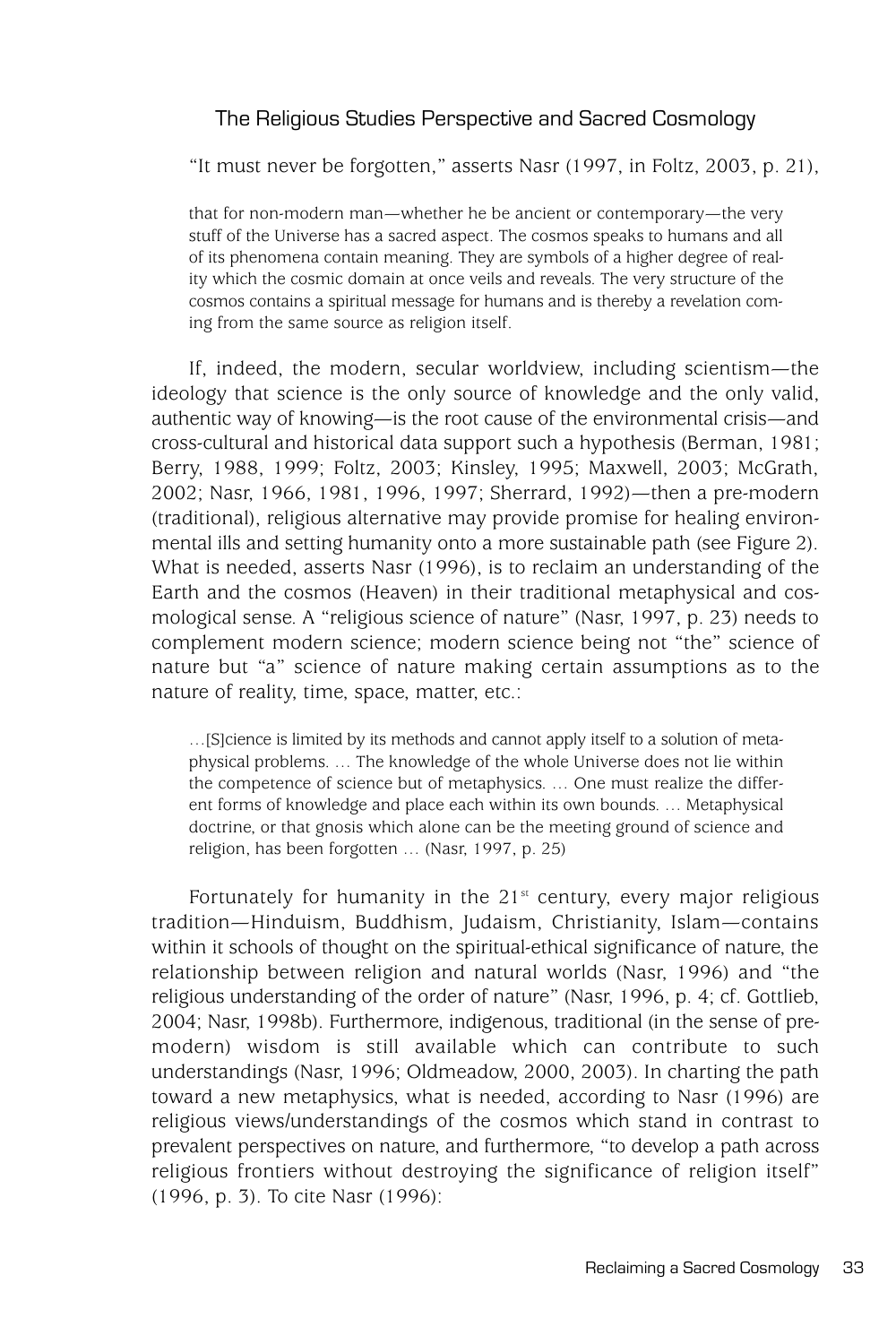Each tradition has both a wealth of knowledge and experiences concerning the order of nature, which, once resuscitated, can bring about a situation in which religions all over the globe could mutually enrich each other and also cooperate to heal the wounds inflicted upon Earth on the basis of a shared perspective of the sacredness of nature. Despite differences in the understanding of the meaning of the sacred and its source in various religions, they still share a great deal more in common and with each other than they do with a worldview in which the sense of the sacred has disappeared completely. Furthermore, such a resuscitation would not only make possible the serious implementation of ethical principles concerning nature, but it would also affect deeply many in the secularized West who are searching desperately for a spiritual relation with nature … (p. 6)

The method available to recover traditional metaphysics and a more profound and comprehensive understanding of cosmology is the perennial philosophy, also referred to as the *philosophia perennis et universalis* (Nasr & Stoddard, 1991). The eternal wisdom or *sophia perennis* lies at the heart of every authentic religion, and has guided the affairs of humanity for millennia (Nasr, 1991). While there are many variations within sacred cosmology, the underlying metaphysical, ontological, and epistemological principles are shared (see Figure 3).

The study of the order of nature, as envisaged in various religions, which display the infinite richness of the Divine Nature, reveals remarkable correspondences and similarities… . All religions in their deepest teachings, and despite important formal differences, relate the order of nature to the order within human beings and envisage both orders as bearing the imprint of Divine Reality, which is the Origin of both man and nature. (Nasr, 1996, p. 24)

A religious view of nature, or the religious order of nature, then, awards sacredness to nature, with nature expressing the Divine (Spirit). Across religions and cultures—with the exception of post-Enlightenment, scientific western culture—nature has been recognized as a vessel of the sacred (Divine), and has been treated and revered as such.

Nature is a book of symbols through which the Divine may be discerned; esoteric study—in its true meaning as the study of phenomena veiled by the external, perceptual world—can reveal these hidden, symbolic meanings. It is in this sense that in medieval times, nature was considered "God's book" which, when studied closely and long enough, can reveal much of what one needs to know about living a life of moral quality and meaning. Because the order of nature relates to and corresponds with the spiritual order that characterizes human "being," studying nature can give insights to and reveal important lessons regarding a well-lived, harmonious human life. Meditative gardens in monasteries of the east and west reflect this notion: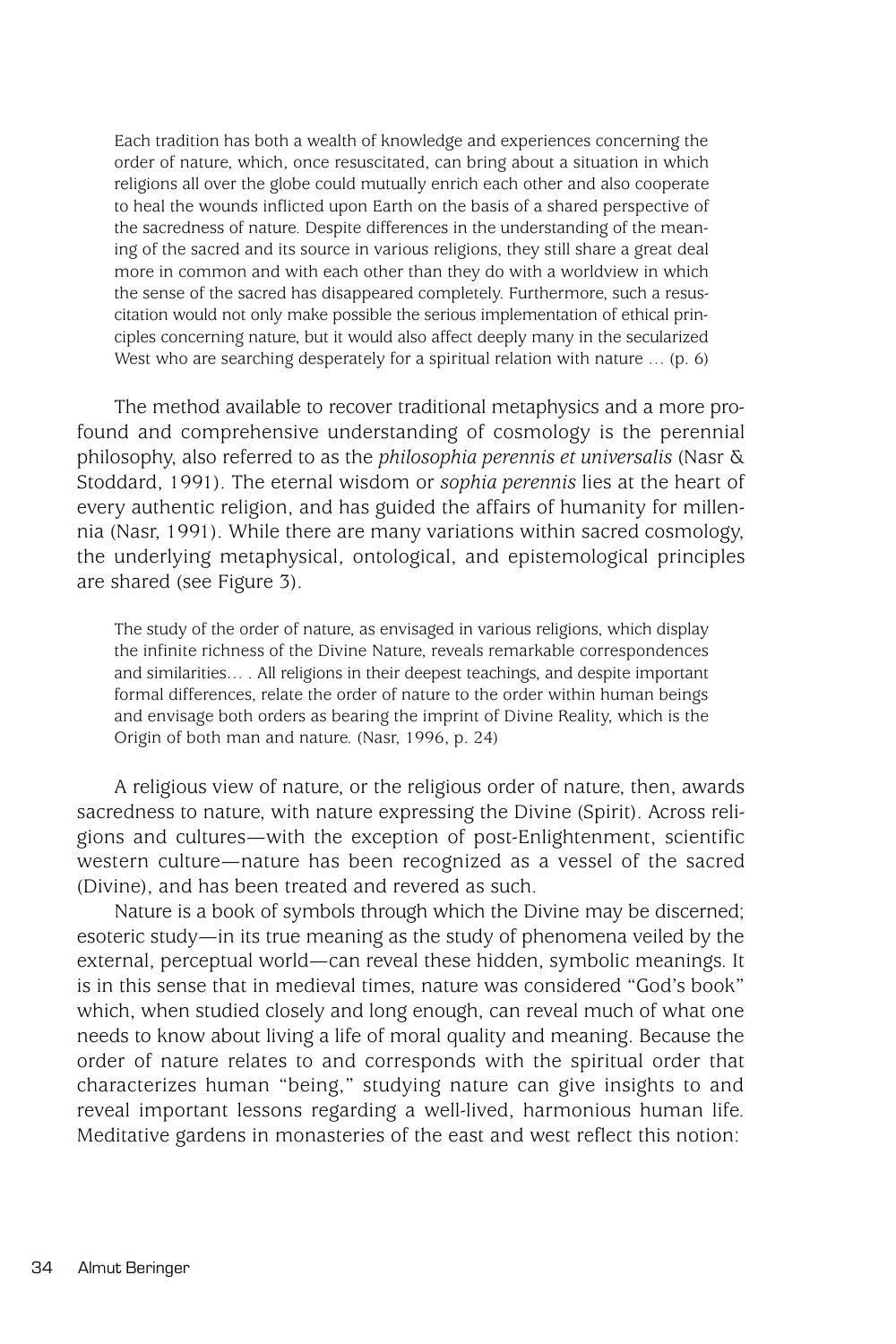A sacred cosmology posits:

#### *On the cosmos:*

• The material-physical world known by and via modern science—the world of sensual phenomena and perception—is only one world among others. These "other" worlds are known as the spiritual world/s, and can be appropriated by non-sensual, equally valid and authentic ways of knowing, in particular intuition. "The whole of the physical level of reality is, however, only one level of reality that, despite its vastness, is like a pebble before the Sun when compared to the psychic and beyond it the spiritual worlds" (Nasr, 1996, p. 283). • Material-physical worlds originate from spiritual worlds, and are sustained by

these. The material-physical world exists only and because of the spiritual world—it cannot exist independently of it.

• A single Divine Reality exists—and it is in itself unknowable: "Divine Reality is beyond all conceptualization and all that can be said of It ... ." (Nasr, 1996, p. 12). • The Divine Reality is the creator of the cosmos (material-physical plus spiritual worlds), the cosmos is sustained by Divine Reality.

#### *On nature/the natural world:*

• The natural order resides in the Divine order and is a reflection of it (Nasr, 1996). A sacred cosmology distinguishes between the order of nature and the Divine order, with nature reflecting the Divine order.

• "[E]very being in the world of nature not only issues from the Divine Principle or the One, but also reflects Its Wisdom" (Nasr, 1996, p. 289), which gives rise to the notion that nature at once veils and reveals divine messages and teachings.

#### *On humanity:*

• Humanity is the intermediary between material-physical and spiritual worlds; one of humanity's tasks is to uphold the cosmic order.

• Human beings have a soul—which is the vessel for Spirit/the Divine. The "organ" with which humans may know the Divine/the sacred is the soul. It is through the human soul that the Divine can enter into the human form, and can be transmitted into the physical realms.

#### Figure 3. Sacred cosmology.

Nature has not only displayed the wisdom of God through her order and harmony but has also carried out incessantly a discourse about those spiritual realities that constitute the very substance of our existence. ... It is this lesson that the religions have taught over the ages in a hundred languages ... (Nasr, 1996, pp. 24-25)

Because nature is a reflection of the Divine containing spiritual teachings which can assist humanity in living a moral and spiritual life, interference into this timeless and sacred system should be approached with caution. Irrevocable changes to the natural order—via GMOs, atomic waste, irre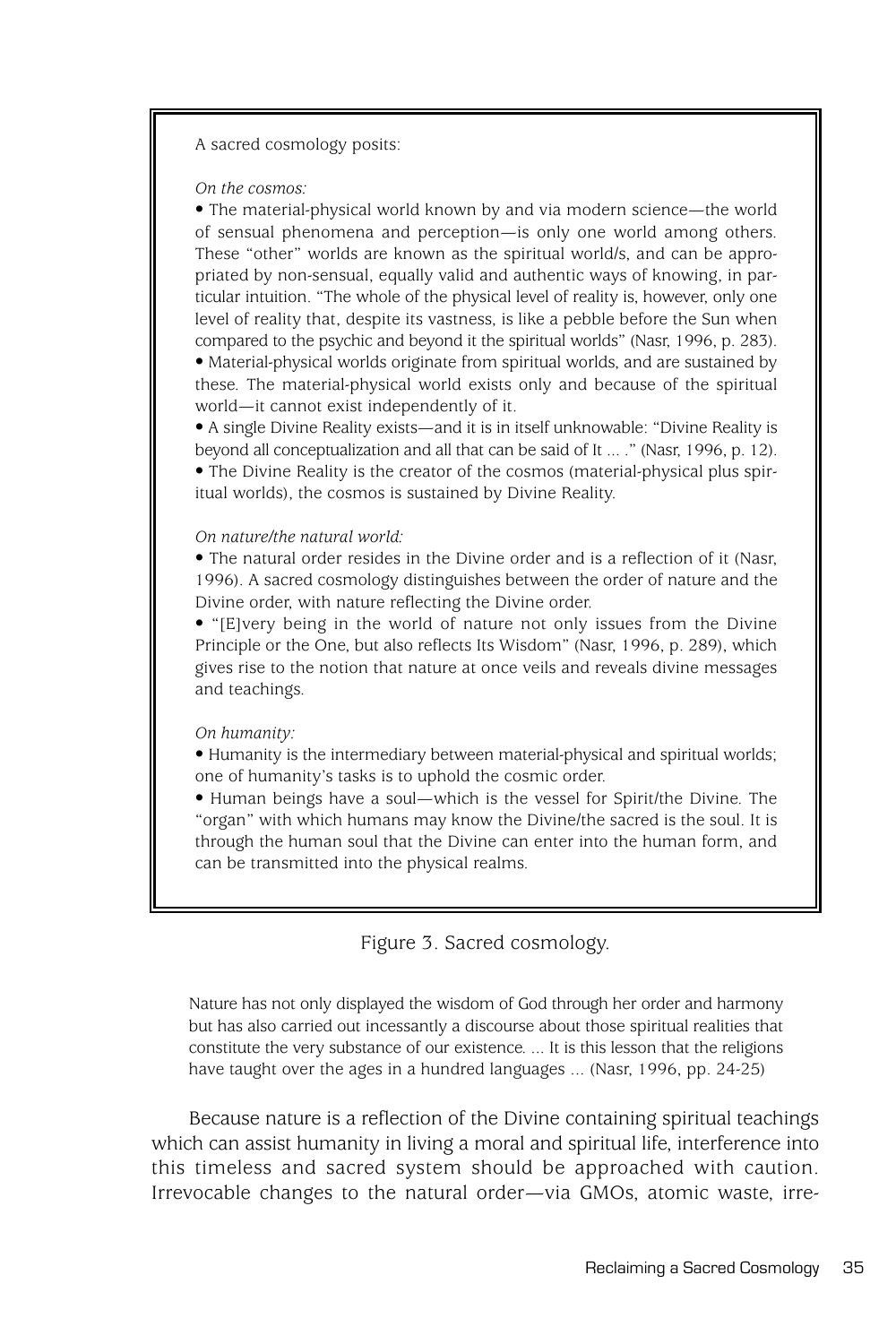versible climate change, ecosystem degradation and associated species extinction, and the like—constitute a transgression not only against ethical imperatives issued from the Divine and reflected in the natural order, but also destroy knowledge of spiritual realities and moral qualities (cf. Goldsmith, 2000; Nasr, 1998a). An irreplaceable body of knowledge, accessible through intuition and esoteric study, is threatened in the process. Yet where, within sustainability education/environmental studies, is the disappearance of esoteric knowledge ever mentioned as part of the crisis of extinction?

Concomitant with the various realities which a sacred cosmology posits and the symbolic significance of nature, the perennial philosophy teaches about ways of knowing to discern those realities. Contained in the timeless wisdom is the understanding that humans possess three different modes of knowing with which the various levels of reality can be discerned: the "eye of the flesh" (i.e., the physical senses ) which discloses the material world, the "eye of the mind' (the rational faculty) which discloses the symbolic, conceptual world, and the "eye of contemplation" (the spiritual faculty) which discloses the spiritual, transcendental, transpersonal world. The three different aspects of the cosmos are revealed by different modes of perception, and neither can be reduced to the others (in Maxwell, 2003, p. 263).

Nasr (1996) distinctly summarizes the principles and elements of a sacred cosmology with respect to nature/the natural world—the kind of cosmology, I have argued, which deserves contemplation in imagining preferred futures and a sustainable world (see Figure 4) (cf. Sherrard, 1992). Nasr (1996) concludes these principles regarding the religious view of the order of nature are humanity's universal heritage. As an aspect of the *cosmologia perennis*—i.e., being timeless and transcending cultural differences—they merit very serious attention.

- 1. The order of nature is related to an order "beyond" itself, to what might be called spiritual principles. The reality of nature has significance beyond its appearance; there is a "sacred" quality within nature, however the term "sacred" may be understood, including its formal manifestations in different religions. (This reality can not be known by modern science, but can be known in scientific [systematic] ways via esoteric studies and intuition.)
- 2. The order of nature has a purpose, a meaning, and this meaning has spiritual and moral significance for human beings.
- 3. The human and natural orders are intertwined in a bi-unity in such a way that their destinies are interrelated.
- 4. The [moral-spiritual/Divine] laws of man and the laws of nature are not totally distinct but are closely interrelated.
- 5. The Earth is man's teacher and man can learn from the order of nature not only quantitatively but also morally, intellectually, and spiritually (cf. Nasr, 1993).

Figure 4. Principles of a sacred cosmology (Nasr, 1996).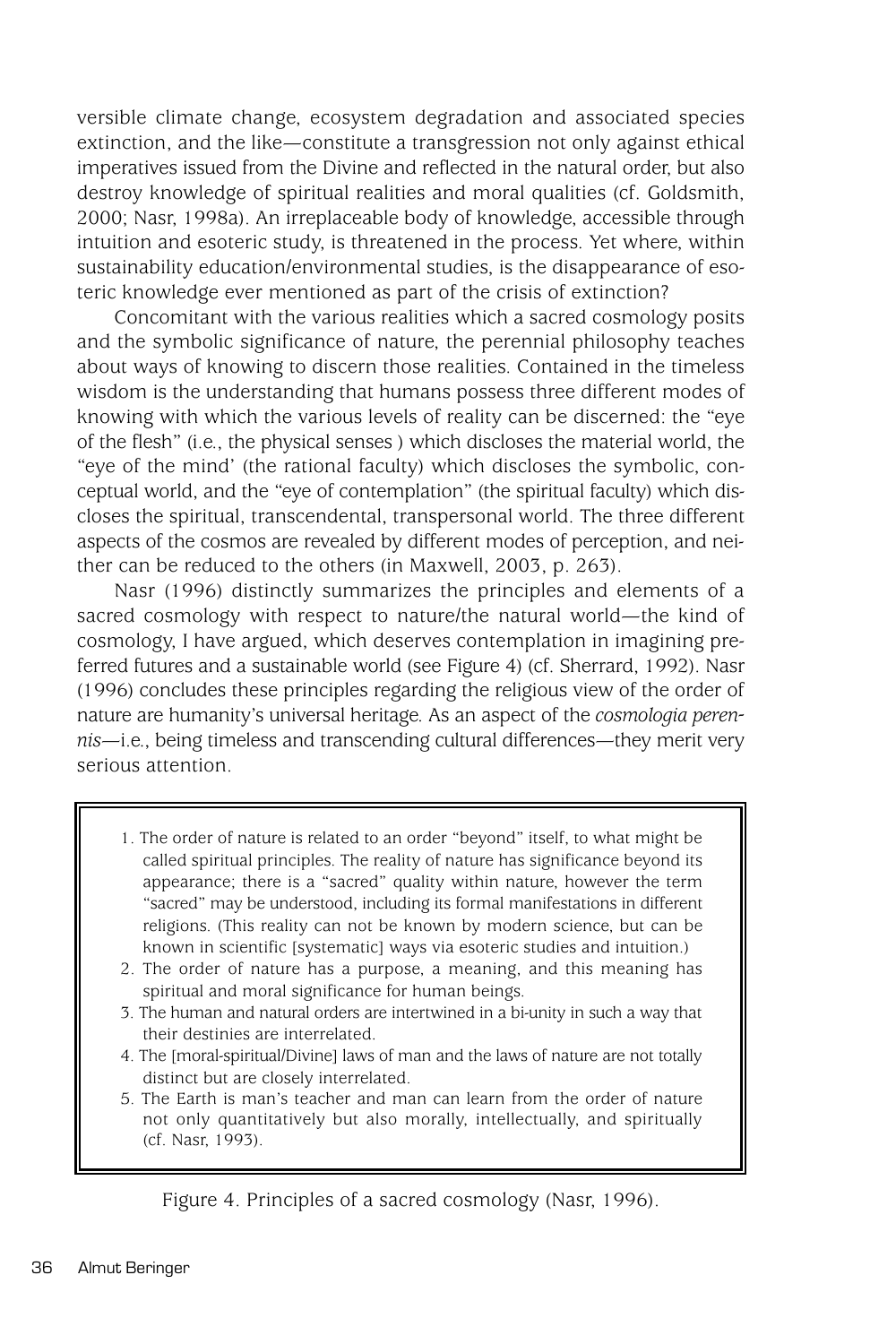## Recovering the Sacred as a Pathway toward Sustainability

Having sketched the outlines of a sacred cosmology and provided a synopsis of what may be meant by the notion of "the religious order of nature," the task now, for this last section of this essay, is to apply this understanding to the environmental crisis, and to contemplate how a religious-spiritual perspective may provide leverage points out of this crisis, putting humanity and Earth on a pathway of healing toward sustainability. As I have tried to make clear throughout this essay, I believe environmental education as a field and as a discipline, and as a subset of environmental studies, has a critical role to play in including this previously neglected aspect of sustainability education.

The lost sacredness of nature somehow needs to be recovered in the western worldview. Sustainability, if taken to its deepest core, in essence requires transcending the modern as well as the postmodern worldview toward what could then again be called a spiritual worldview. The transformation of the western worldview toward the re-enchantment of nature (Berman, 1981; McGrath, 2002) would see the relativism and nihilism paramount today replaced by universally accepted metaphysical, epistemological, and ontological teachings. This worldview includes but transcends the ecological worldview some ecologists and philosophers have called for (e.g., Goldsmith, 1998) in that it makes traditional metaphysical understandings and their significance for the human-nature relationship explicit. More specifically, by recovering religious understandings of nature, humanity on a global scale stands to benefit from an environmental ethics rooted in and intertwined with spiritual understandings which can give guidance and regulate behaviour. Furthermore, it would mean recovering lost esoteric knowledge which can fill the yearning for meaning that troubles modernity, and to which some social dimensions of the environmental crisis have been attributed.

Environmental education can actively push this spiritual worldview forward by arguing against and rejecting the monopoly enjoyed by modern and postmodern worldviews in the education system, including higher education, instead placing them alongside teachings about traditional metaphysics, the limitations of modern science, and cultural analyses of the ecological crisis. Nasr (1996) believes that studying the principles of the *philosophia perennis* and working toward a spiritual worldview in which the *cosmologia perennis* once again holds a central place demands a change in human self-perception:

The environmental crisis requires … a death and rebirth of modern man and his worldview. Man need not be and in fact can not be "reinvented" as some have claimed, but he must be reborn as traditional or pontifical man, a bridge between Heaven and Earth, and the world of nature must once again be conceived as it has always been—a sacred realm reflecting the divine creative energies. (pp. 6-7)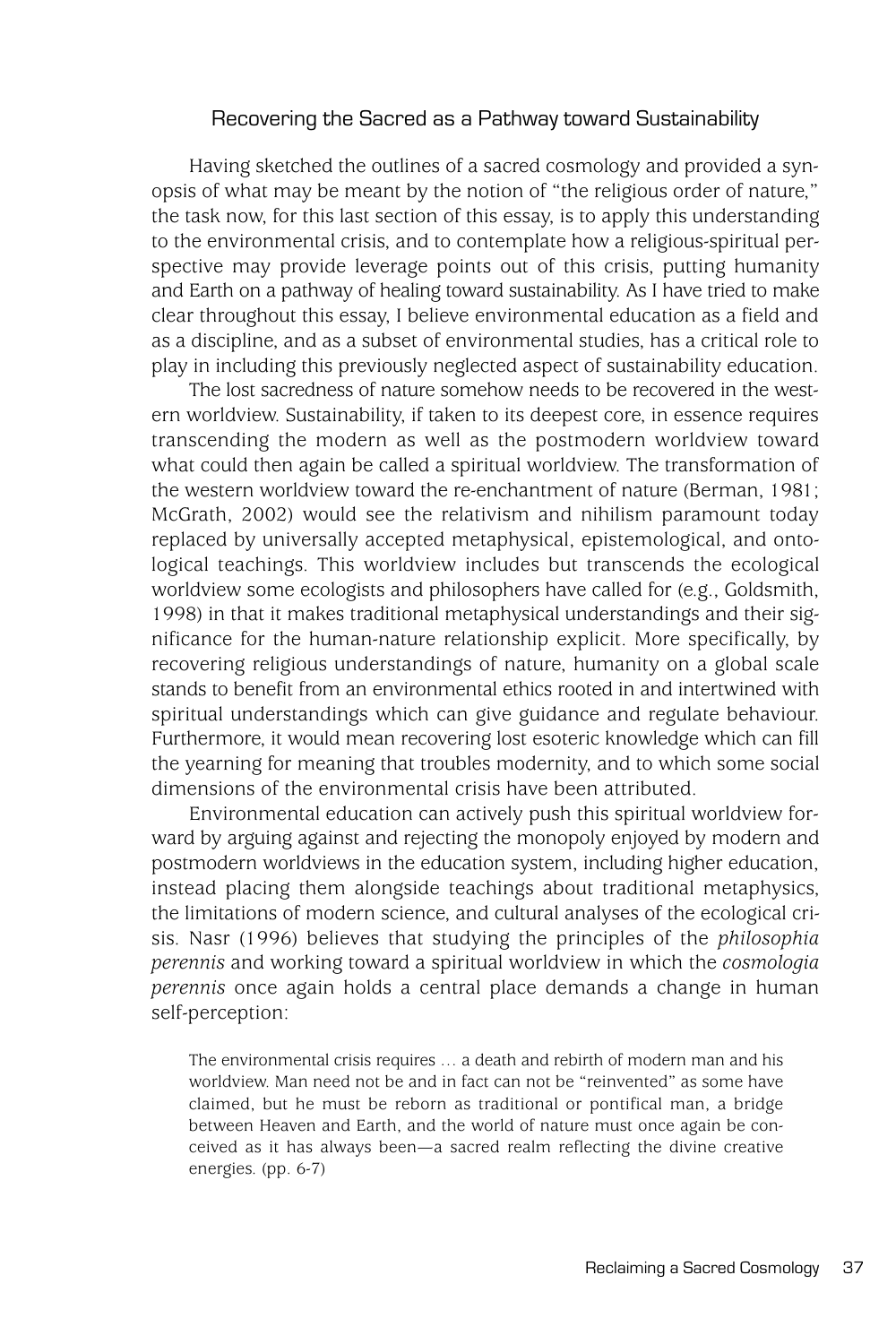Paraphrasing his words, what Nasr is asking of us as a culture is to remind ourselves of our spiritual nature and, in extension, to include spiritual education and exposure to religions, wisdom teachings, and the variety of spiritual paths as fundamental elements in an environmental education for sustainability.

How do we approach the resacralization of nature? As it turns out, resacralizing nature is not so much a task of intervening and "doing" in nature but much more a task of self-transformation, a way of "being" relying on humility. Nasr (1996) writes:

To preserve the sanctity of life requires remembering once again the sacred quality of nature. It means the resacralization of nature, not in the sense of bestowing sacredness upon nature, which is beyond the power of man, but of lifting aside the veils of ignorance and pride that have hidden the sacredness of nature from the view of a whole segment of humanity. (p. 7)

Nature needs to be resacralized not by man who has no power to bestow the quality of sacredness upon anything, but through the remembrance of what nature is as theatre of Divine Creativity and Presence. (pp. 270-271)

This, as we know, can be done by seeking spiritual experiences in, with, and through nature. Ironically, such experiences in today's world are frequently an individual quest—at times and in certain places supported by a formal environmental education program and/or a supportive community, and at other times and circumstances rather lonely. What is needed in this United Nations Decade, and what is desperately lacking on a wider cultural level, is to conceive and develop local, regional, national, and global engagement strategies toward the transformation of perceptions of self and nature.

Where can we as individuals and as a field/community of scholars and practitioners turn to for guidance? Environmental educators already consult non-western indigenous wisdom teachings, the Gaia hypothesis, deep ecology, and the New Age for spiritual education. As Nasr (1996) alerts, with the exception of indigenous spiritualities, none of these can compare and stand up to the *cosmologia perennis*, for none of them contain explicit metaphysics and therefore fall short for a revival of the sacred and the necessary transformation of worldview/s:

There are those individuals who take recourse to a new philosophy in the current sense to save the natural environment, but such philosophies are not sufficiently powerful to sway the human community on a global scale at this moment of acute crisis. Nor do they have access to the Sacred, which alone can enable us to reassert the sacred quality of nature and can therefore realize its ultimate value beyond the merely utilitarian. (p. 271)

Even for those who may contest Nasr's apparent preference for limiting Divine revelation to traditional religions, the worldwide influence of spiritual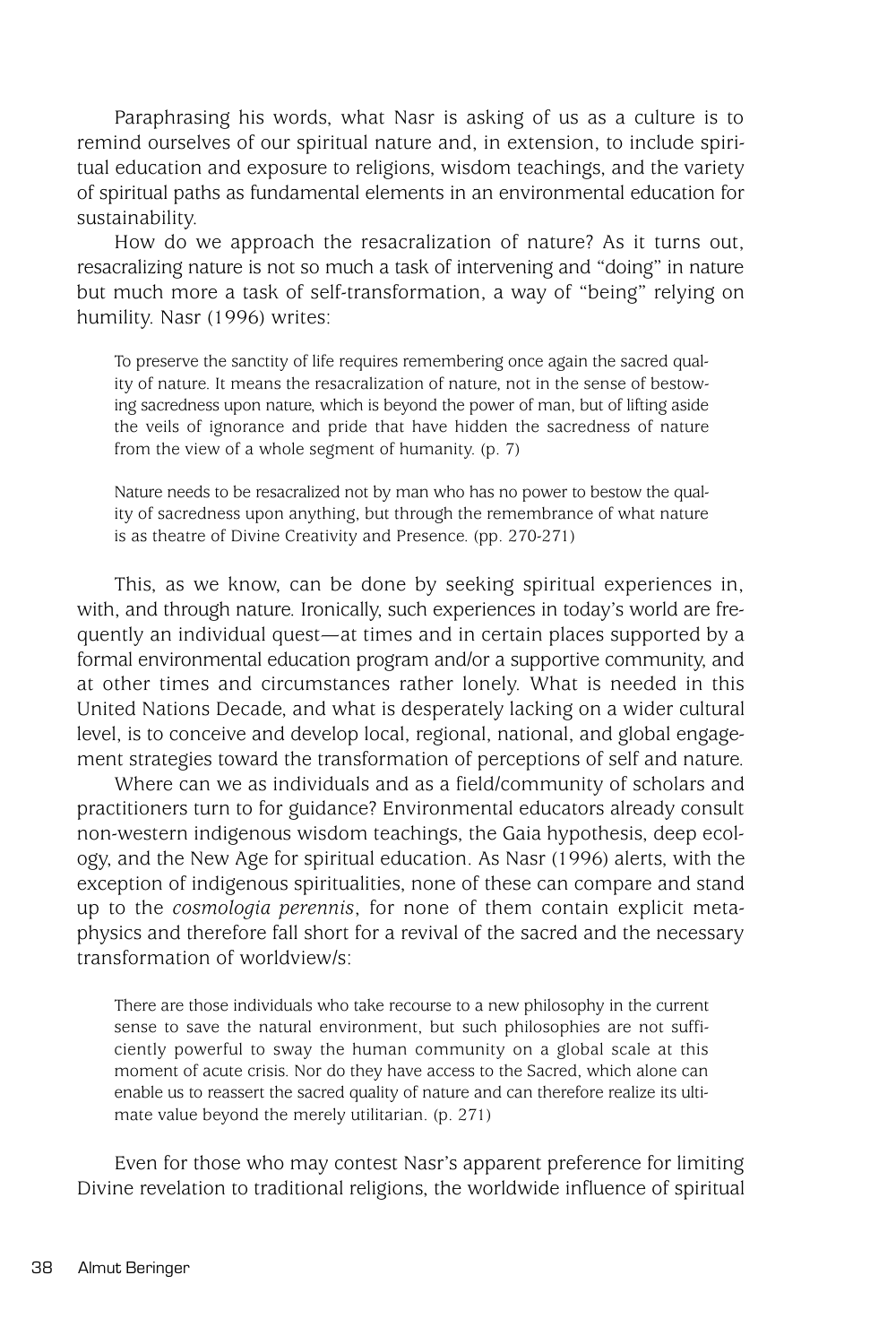traditions underscores the point that such perspectives on nature are a rich and unparalleled resource for sustainability.

This essay on the place of religion in environmental education would fail its topic if it did not address one of the most central aspects of religion and faith, namely prayer. Prayer—or communication with the sacred/Divine—in its many forms as ritual, meditation, contemplation, sacred music, and others—honours the relationship with the sacred Other and serves to build this relationship to ever deeper levels. In spiritual living, prayer is of the highest importance, as attention to the centre of the human being (Spirit) but also as an invocation for divine intervention to restore and maintain the order of the cosmos. Across faith traditions and cultures, prayer not only has utilitarian function for the individual, but serves to uphold the order of the cosmos and to restore cosmic harmony (cf. Goldsmith, 2000; Nasr, 1996, 1998a).

In light of the severity and urgency for transformation, the path of Earth healing toward a sustainable future for all can and must consciously and overtly include any and all methods which hold promise in preserving the ecosphere, its ecological functions and services. On the basis of an understanding transmitted through sacred cosmology that spiritual dimensions are as real as what western science teaches about the phenomenal world, environmental educators can invoke spiritual energies and can make use of prayer and spiritual healing to the same extent as celebrated scientific and technological innovations. The state of the planet demands that humanity leaves no good means of Earth healing untried and untested. In its final analysis, then, a call for including a religious view of the order of nature in environmental education contains the call for prayer in its many and varied forms as perhaps the most critical method of Earth healing (cf. Dossey, 1997; Emoto, 2004; Koechlin, 2005).

## In Conclusion: Toward Earth Healing

Throughout this essay, I have maintained that environmental education and, in extension, environmental studies, if they are to be genuine partners in the global sustainability project, can and must reclaim religious-spiritual paradigms, and guard these against the dominant scientific worldview. Moreover, the field must accept the mandate to re-introduce religious-spiritual understandings of nature in modern/postmodern society—not merely as a matter of individual preference, but on a cultural level and global scale. Studying the perennial philosophy may be arduous, yet upon closer inspection it offers many an insight into a body of knowledge rarely discussed in environmental education or in an environmental studies program. The perennial philosophy and the study of tradition provide insights into the aspects of human-nature relationships which, I have argued, is partly if not critically dependent upon environmental education to resurrect and publicize in this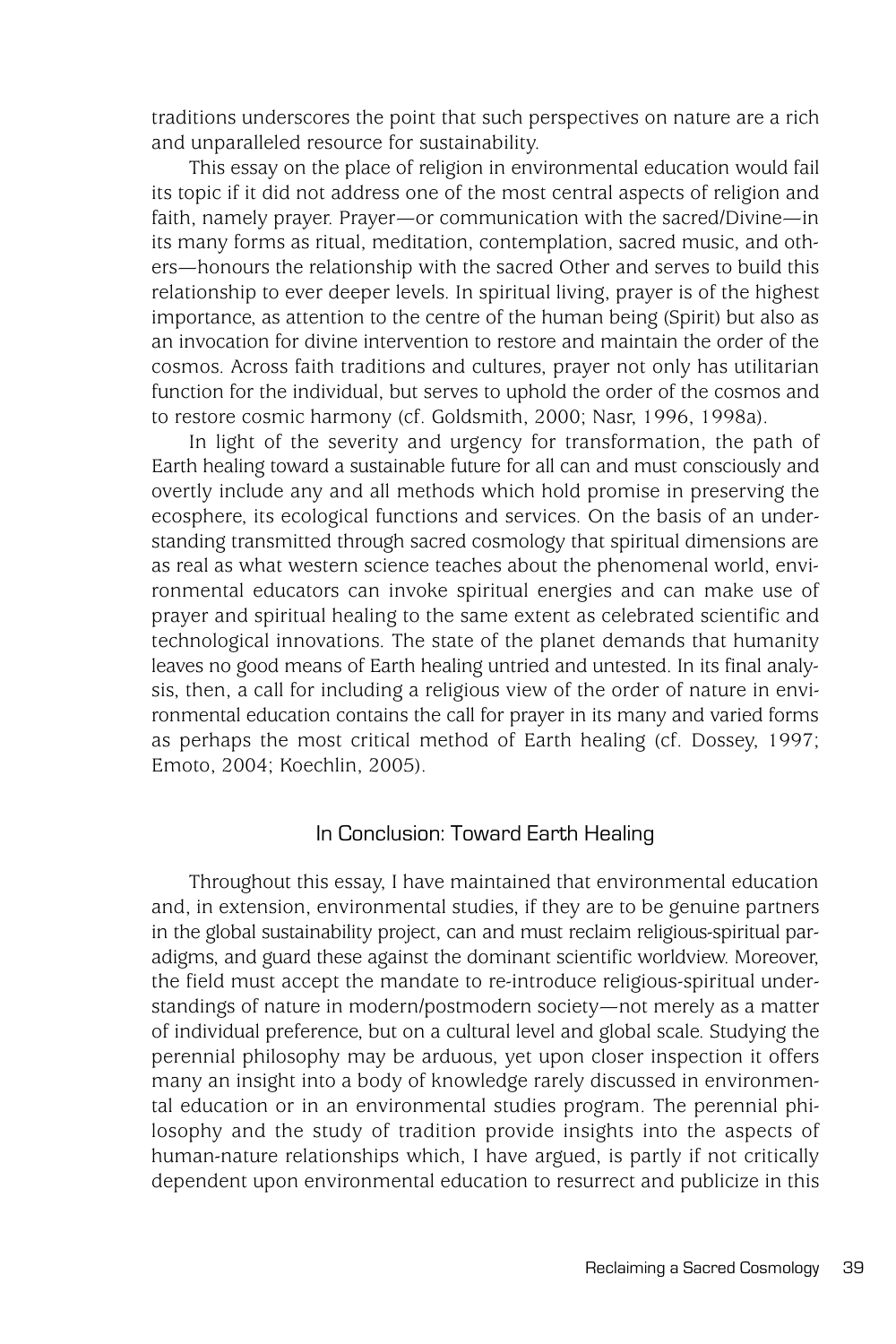United Nations Decade of Education for Sustainable Development.

Studying the environmental crisis from a religious-spiritual perspective reveals that environmental ethics alone will not suffice in healing the crisis and setting humanity on the path of recovery toward sustainability. Environmental ethics, grounded and emerging in western moral philosophy, does not have the metaphysical perspective and insights required to apprehend the religious-spiritual knowledge of nature which, according to Nasr (1996), alone can heal the environmental predicament at its deepest levels. In his words, an environmental ethic, even if this be a religious ethics, "can not cohabit with a view of the order of nature that radically denies the very premises of religion and that claims for itself a monopoly of knowledge of the order of nature" (1996, p. 273).

At this time, Nasr's expositions are first and foremost a call for research and scholarship within environmental education/environmental studies on sacred cosmology and its relationship to planetary sustainability. Practical implications for curriculum development and teaching can be envisioned and explored concomitantly with the scholarly groundwork being laid:

- implications for training the intellect *and* the intuition,
- for studying scholarly, exoteric, *and* esoteric teachings,
- for deciphering the language and order of nature through scientific *and* spiritual methods, and
- for balancing indoor *and* outdoor experiences toward a meaningful, welllived life guided by natural laws and in harmony with nature as revealed and understood as part of the Divine Reality.

Accepting that our current worldview, including science and technology, is profoundly limited in bringing about the most fundamental and necessary changes toward sustainability, we can make use of those tried practices which have sustained individuals, cultures, and the cosmos for millennia. The task, in essence, is to create a space and a platform to explore and authenticate types of knowledge and ways of knowing in need of resurrection, validation, and transformation for a post-postmodern resacralized, spiritualized, sustainable world.

## **Note**

<sup>1</sup> Nasr uses "man," "he," and "his" throughout his writings; I do not correct this with [sic] in all following quotes.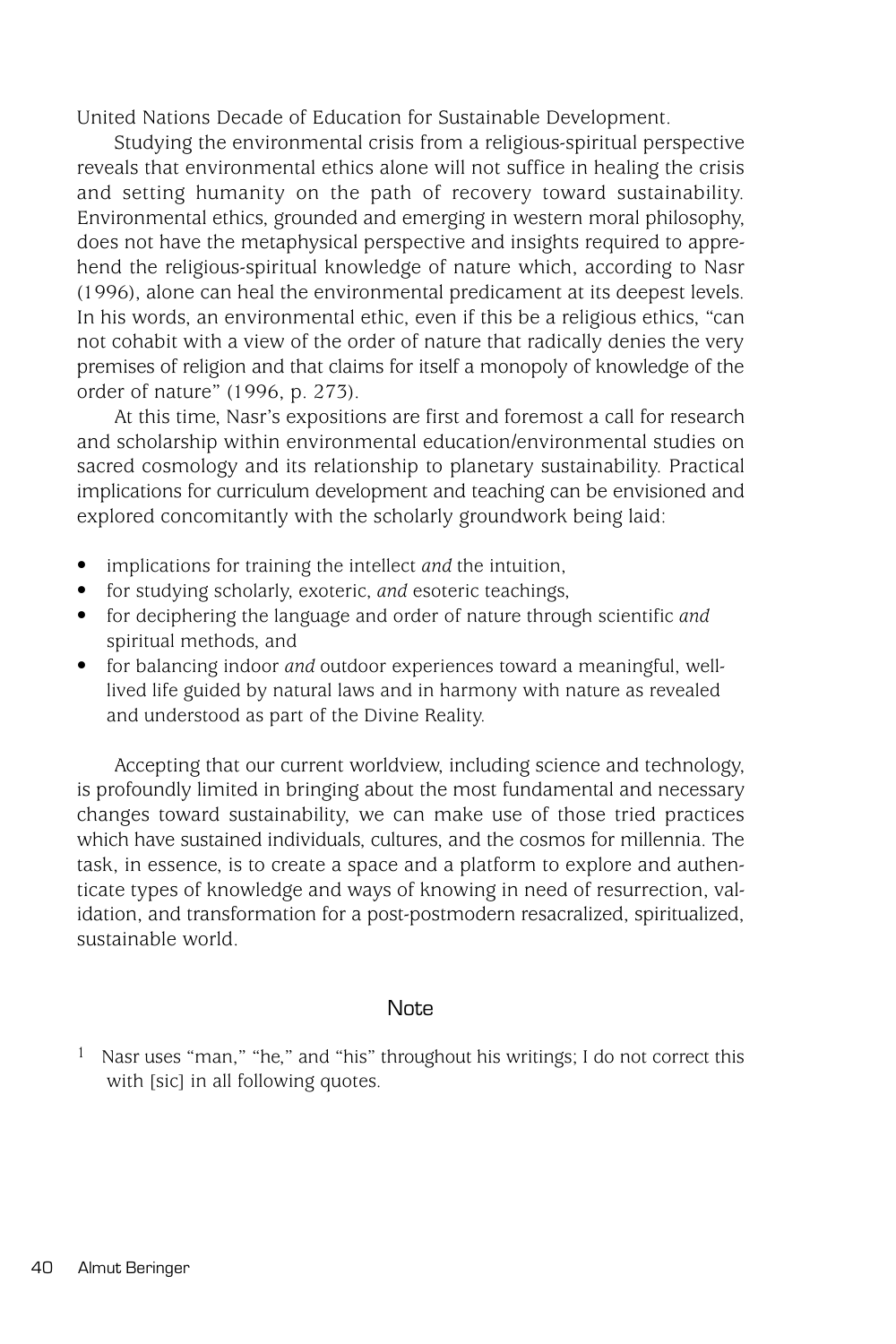### Acknowledgements

I sincerely thank the reviewers for their thoughtful and comprehensive feedback on an earlier version of this manuscript. Thanks are also extended to Bob Jickling for his assistance in publishing this paper.

## Notes on Contributor

**Almut Beringer**, PhD is Associate Professor/Director of Environmental Studies and Sustainability at the University of Prince Edward Island, Canada, and a Senior Lecturer in the School of Outdoor Education and Environment at La Trobe University, Victoria, Australia. **Contact:** Faculty of Arts— Environmental Studies and Sustainability, University of Prince Edward Island, 550 University Ave., Charlottetown, PEI, C1A 4P3, Canada; aberinger@upei.ca

# References

- *A biography of Seyyed Hossein Nasr*. Retrieved March 8, 2006, from www.nasrfoundation.org/bios.html
- Beringer, A. (2000). In search of the sacred: A conceptual analysis of spirituality. *Journal of Experiential Education, 23*(3), 157-165.
- Berman, M. (1981). *The re-enchantment of the world*. Ithaca, NY: Cornell University Press.
- Berry, T. (1988). *The dream of the earth*. San Francisco: Sierra Club Books.
- Berry, T. (1999). *The great work*. New York: Bell Tower.
- Dossey, L. (1997). *Healing words*. New York: HarperPaperbacks.
- Emoto, M. (2004). *The hidden messages in water*. Hillsboro, OR: Beyond Words Publishing.
- Foltz, R. C. (Ed.). (2003). *Worldviews, religion, and the environment*. Belmont, CA: Wadworth/Thomson.
- Goldsmith, E. (1998). *The way: An ecological worldview*. Athens, GA: The University of Georgia Press.
- Goldsmith, E. (2000). Religion at the millennium. *The Ecologist 30*(1), 4-8.
- Gottlieb, R. S. (2004). *This sacred earth* (2nd ed.). New York: Routledge.
- Huxley, A. (1990). *The perennial philosophy*. New York: Harper & Row. (Original work published 1944).
- IPCC. (2003). Retrieved October, 2003, from http://www.ipcc.ch/
- Kinsley, D. (1995). *Ecology and religion: Ecological spirituality in cross-cultural perspective*. Upper Saddle River, NJ: Prentice Hall.
- Koechlin, F. (2005, April/May). Die Erinnerung der Pflanzen. *Gen-ethischer Informationsdienst GID, 169,* 4-7.
- Maxwell, T. P. (2003). Considering spirituality: Integrating spirituality, deep science, and ecological awareness. *Zygon, 38*(2), 257-276.
- McGrath, A. (2002). *The reenchantment of nature*. New York: Doubleday/Galilee.
- Moon, J. (2004). *How to pray without being religious.* Toronto, ON: HarperCollins Canada.